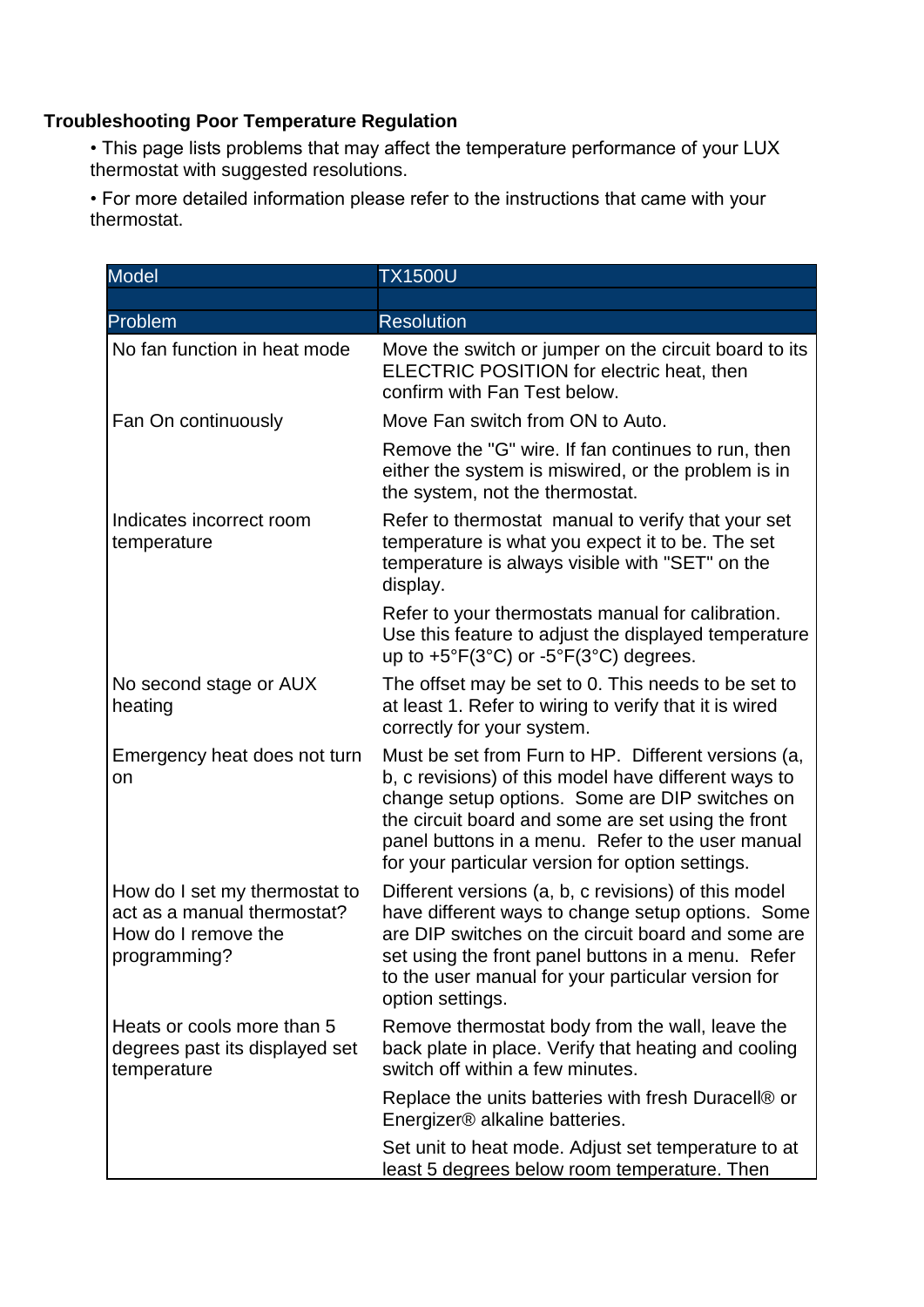| adjust set temperature upward one degree at a<br>time. Listen carefully for a soft click from the<br>thermostat. This click should be heard near room<br>temperature.                                                                                                                                                                                                                                                              |
|------------------------------------------------------------------------------------------------------------------------------------------------------------------------------------------------------------------------------------------------------------------------------------------------------------------------------------------------------------------------------------------------------------------------------------|
| Refer to your units manual to decrease the units<br>swing setting to a narrower setting.                                                                                                                                                                                                                                                                                                                                           |
| Verify that your units placement and mounting are<br>optimum per the installation section of its manual.                                                                                                                                                                                                                                                                                                                           |
| Refer to the wiring troubleshooting guide to verify<br>that your thermostat is wired correctly. Insure you<br>are using the correct wiring diagram for your<br>heating/cooling system.                                                                                                                                                                                                                                             |
| Note that in Cool Mode the thermostat may not<br>activate a cooling stage until its compressor<br>protection time has elapsed this may be a long as 5<br>minutes.                                                                                                                                                                                                                                                                  |
| Where the wires are coming out of the wall fill the<br>hole with non-combustible insulation or putty to<br>prevent drafts from affecting the the thermostats<br>performance.                                                                                                                                                                                                                                                       |
| Move the switch or jumper on the circuit board to its<br>ELECTRIC POSITION for electric heat, then<br>confirm with Fan Test below. Different versions (a,<br>b, c revisions) of this model have different ways to<br>change setup options. Some are DIP switches on<br>the circuit board and some are set using the front<br>panel buttons in a menu. Refer to the user manual<br>for your particular version for option settings. |
| Refer to thermostat manual to verify that your set<br>temperature is what you expect it to be. The set<br>temperature is always visible with "SET" below.                                                                                                                                                                                                                                                                          |
| Replace the batteries with fresh Duracell® or<br>Energizer® alkaline batteries. Press HW_RST on<br>the back of the thermostat. It may be necessary to<br>reconfigure some settings after a reset.                                                                                                                                                                                                                                  |
| Set unit to heat mode. Adjust set temperature to at<br>least 5 degrees below room temperature. Then<br>adjust set temperature upward one degree at a<br>time. Listen carefully for a soft click from the<br>thermostat. This click should be heard near room<br>temperature. Adjust set temperature down one<br>degree at a time. Again listen carefully for a soft<br>click from the thermostat near room temperature.            |
| Refer to wiring to verify that it is according to the<br>wiring diagram applicable to your system.<br>If your system is a low voltage system having                                                                                                                                                                                                                                                                                |
|                                                                                                                                                                                                                                                                                                                                                                                                                                    |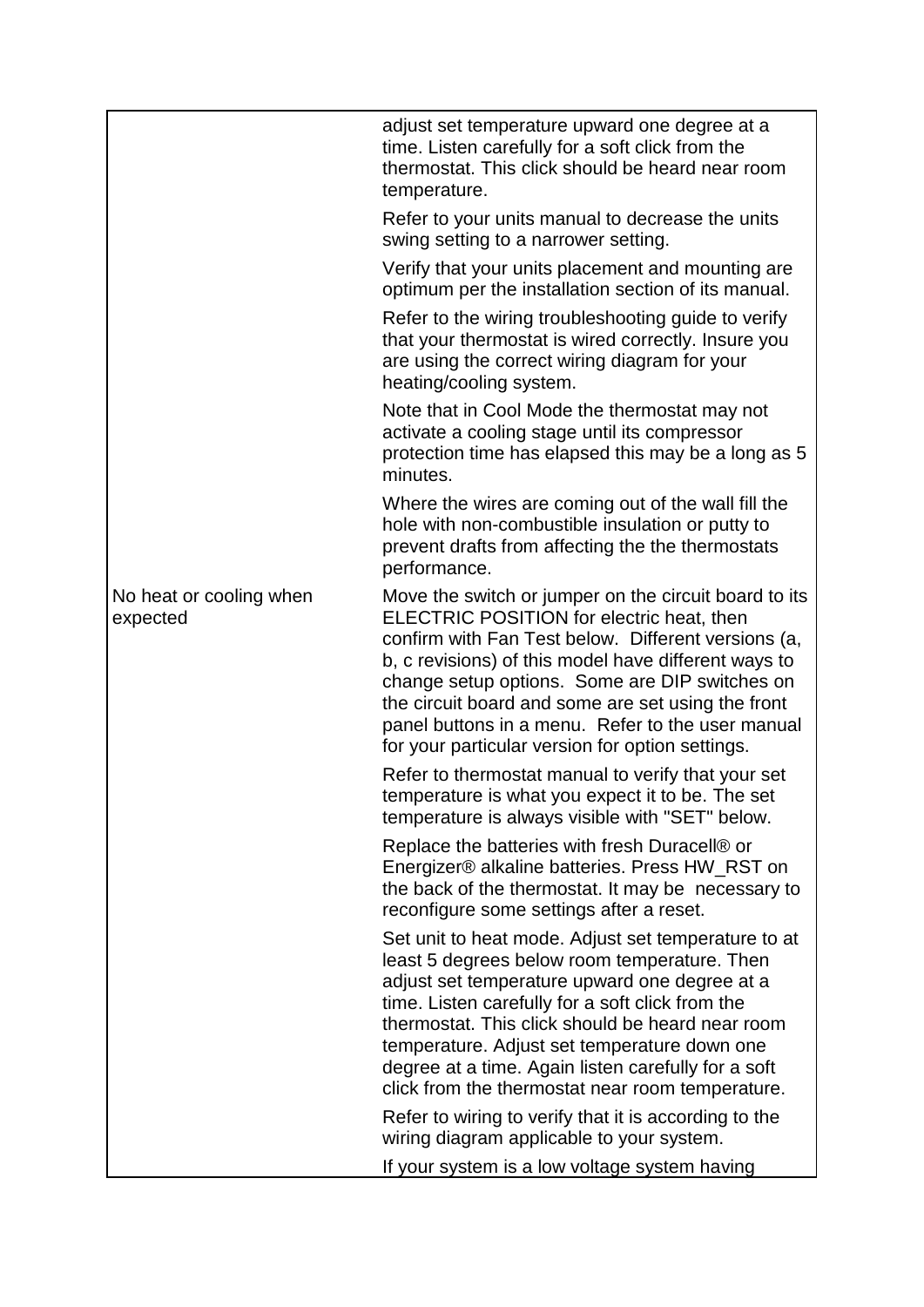|                                  | 24VAC or less, and you are technically inclined, you<br>may jump terminals as given below out to detect a<br>malfunction in your system.                                                                                                                                                                                                                                                                                      |
|----------------------------------|-------------------------------------------------------------------------------------------------------------------------------------------------------------------------------------------------------------------------------------------------------------------------------------------------------------------------------------------------------------------------------------------------------------------------------|
| <b>Fan Test</b>                  | With the power ON at the fuse box, touch the "G"<br>wire to the "RH" terminal. The fan should come on<br>immediately and stay on. The rush of air is usually<br>heard.                                                                                                                                                                                                                                                        |
|                                  | If the fan does not come on it is an indication that<br>there is a problem with your system. Check any<br>breaker or fuses that feed the 24VAC transformer<br>that powers your system.                                                                                                                                                                                                                                        |
| <b>Heat Test</b>                 | To test gas or oil heating systems, take the "W1"<br>wire off its terminal. With the power ON at the fuse<br>box, touch the "W1" wire to the "RH" terminal for a<br>couple of minutes and the heater should come on<br>and stay on until the wire is removed.                                                                                                                                                                 |
| <b>Cooling Test</b>              | To test cooling, remove the "G" and "Y" wires.<br>Connect them together with the "RC" for several<br>minutes to observe operation. The system should<br>come on and stay on. If the cooling fails to come<br>on, or comes on and off, the problem is in the<br>system.                                                                                                                                                        |
| <b>Heat Pump Test</b>            | To test a heat pump system with an "O" wire, three<br>wires must be connected together with the power<br>terminal. The power terminal is "RH". With the<br>power ON at the fuse box, connect the "O" and "Y",<br>and "G" wires to the "RH" terminal for a couple of<br>minutes and the unit should provide cool air. Wait at<br>least 5 minutes and repeat this test without the "O"<br>wire. The unit should provide heat.   |
|                                  | To test a heat pump system with a "B" wire, three<br>wires must be connected together with the power<br>terminal. The power terminal is "RH". With the<br>power ON at the fuse box, connect the "B" and "Y"<br>and "G" wires to the "RH" terminal for a couple of<br>minutes and the unit should provide warm air. Wait<br>at least 5 minutes and repeat this test without the<br>"B" wire. The unit should provide cool air. |
| <b>Thermostat Emergency Heat</b> | 1. Set unit to EMER (heat) mode.                                                                                                                                                                                                                                                                                                                                                                                              |
| Test                             | 2. Adjust set temperature to at least 5 degrees<br>below the room temperature.                                                                                                                                                                                                                                                                                                                                                |
|                                  | 3. Adjust set temperature upward one degree at a<br>time. Wait for the Set temperature to be accepted<br>and replaced by the room temperature. Listen<br>carefully for a soft click from the thermostat. AUX<br>will appear; and HEAT will flash when on.                                                                                                                                                                     |
|                                  | 4. Repeat step 3 until the click is heard or the set                                                                                                                                                                                                                                                                                                                                                                          |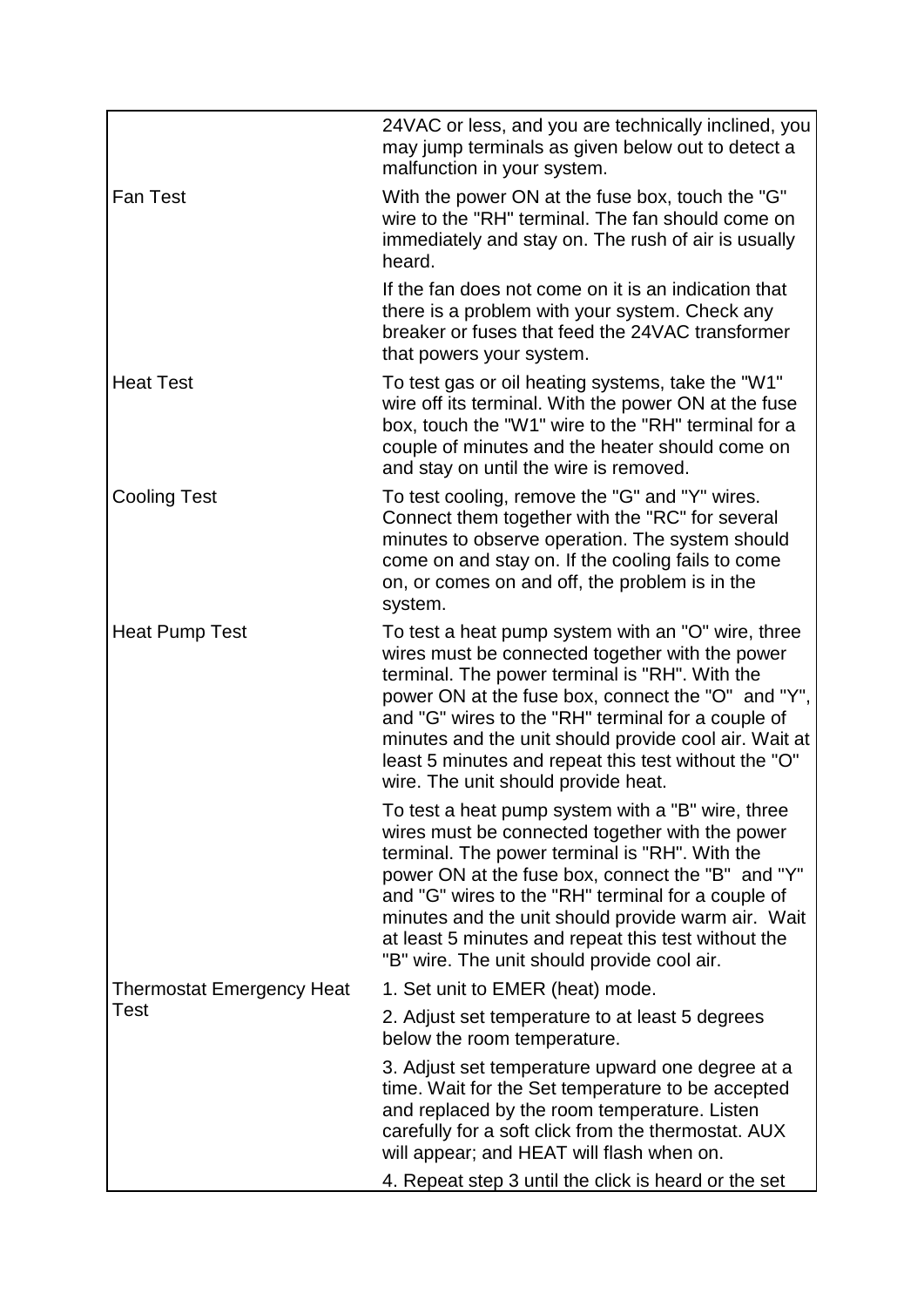|                         | temperature is at least 5 degrees above the room<br>temperature. Remember to wait for the Set<br>Temperature to be accepted and replaced by the<br>room temperature before, before making the next<br>adjustment. The click should be heard near room<br>temperature. |
|-------------------------|-----------------------------------------------------------------------------------------------------------------------------------------------------------------------------------------------------------------------------------------------------------------------|
|                         | 5. After the click is heard, adjust set temperature<br>downward one degree at a time. Again listen for a<br>soft click from the thermostat.                                                                                                                           |
|                         | 6. Repeat step 5 until a click is heard or the set<br>temperature is again 1 degree below the room<br>temperature.                                                                                                                                                    |
|                         | 7. Steps 2 through 6 may be repeated to be sure<br>that a click is heard each time the set temperature<br>passes the room temperature.                                                                                                                                |
|                         | 8. If no click can be heard the thermostat is not<br>operating properly. It must not be used to control a<br>HVAC system until the problem is remedied.                                                                                                               |
| For further assistance: | Contact your HVAC service company or our<br>Technical Assistance Line if not resolved.                                                                                                                                                                                |

## **Wiring Information and Troubleshooting**

- This page provides general guidance for wiring your LUX 24VAC electronic thermostat. For more detailed information please refer to the instructions that came with your thermostat.
- Please make specific note regarding LOW VOLTAGE and LINE VOLTAGE directions. Do not install LINE VOLTAGE wires to a LOW VOLTAGE control. Improper installation of a "C" wire may cause damage to your system.
- Do no install a wire labeled "TC" from the previous thermostat to any of our controls. Installation of a "TC" wire may cause damage to your system.
- Do NOT wire by color of the wire, wire by the LETTER designation to which the wire was attached on the previous control.
- If there were no letter designations on your old thermostat, contact our Technical Assistance Department for assistance.

| <b>Model</b>                                   | <b>TX1500U</b>                                                         |
|------------------------------------------------|------------------------------------------------------------------------|
|                                                |                                                                        |
| Problem                                        | <b>Resolution</b>                                                      |
| <b>ALL</b>                                     | Never connect a low voltage thermostat to line<br>voltage.             |
| If unsure how to connect your<br>current wires | Contact our Technical Assistance Line or your<br>HVAC service company. |
| Two wires control a heat only<br>system        | Connect one wire to W1 and the other to RH.                            |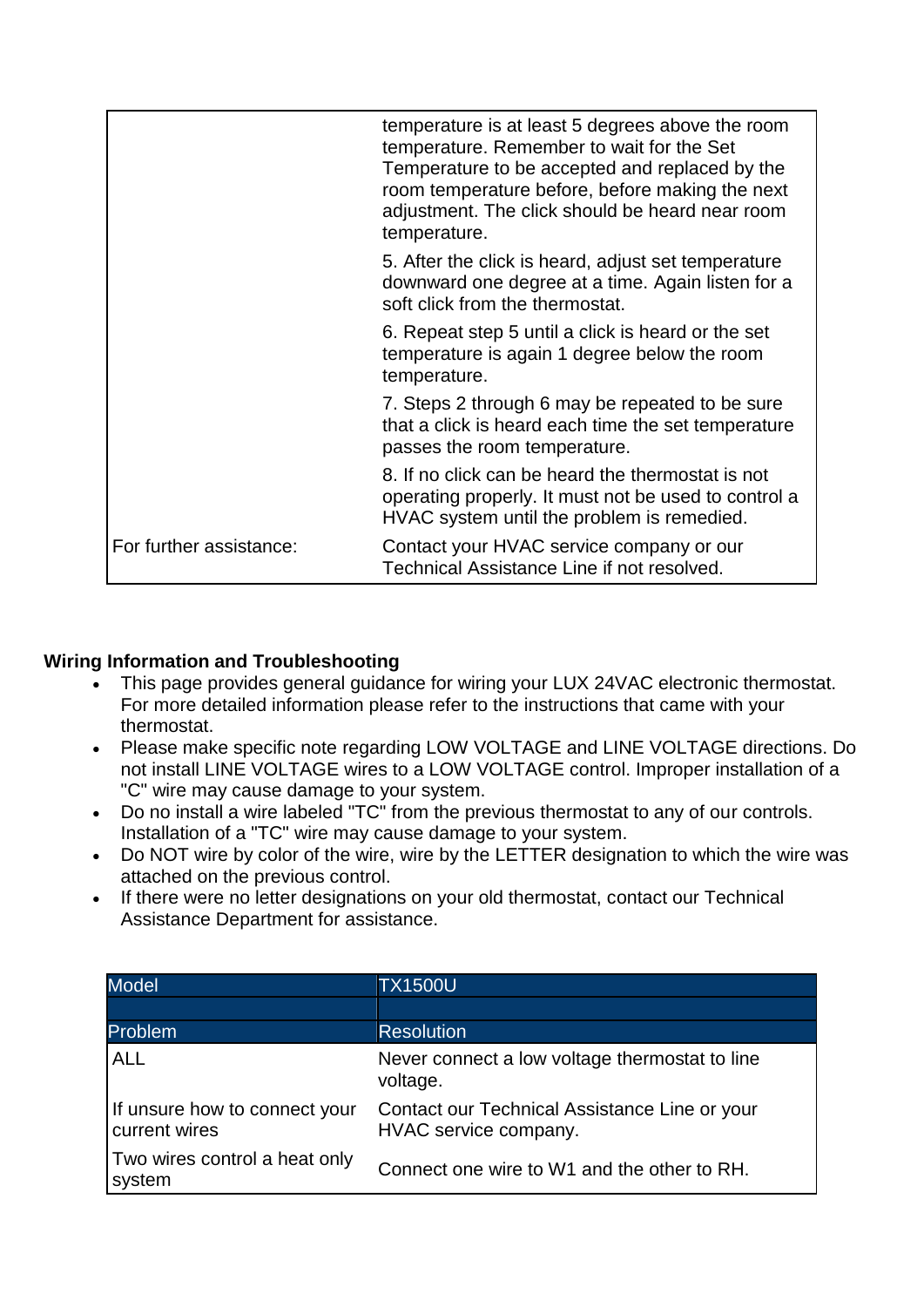| Two wires control a cool only<br>system                                                                                                                                                  | Connect one wire to RC and the other to Y.                                                                                                                                                                                                                                                                                                                                                                                                                                                                                                                                                                                         |
|------------------------------------------------------------------------------------------------------------------------------------------------------------------------------------------|------------------------------------------------------------------------------------------------------------------------------------------------------------------------------------------------------------------------------------------------------------------------------------------------------------------------------------------------------------------------------------------------------------------------------------------------------------------------------------------------------------------------------------------------------------------------------------------------------------------------------------|
| Two wires control heating AND<br>cooling.                                                                                                                                                | Currently no Lux controls are compatible with this<br>system.                                                                                                                                                                                                                                                                                                                                                                                                                                                                                                                                                                      |
| Three wires for a heat only,<br>forced water system that did<br>NOT have a clock or timer                                                                                                | This system has a 3 wire zone valve. Connect the<br>24-volt power wire (usually R or RH) to RH and<br>leave the factory installed jumper wire connecting<br>RH to RC in place, the "valve close" wire to the A<br>terminal and the "valve open" wire to the W1<br>terminal. The A terminal is powered on at all times<br>when heat is not on.                                                                                                                                                                                                                                                                                      |
| Three wires for forced air heat<br>only system, where the<br>previous thermostat did not<br>have a clock or timer                                                                        | Connect the 24-volt power wire (usually R or RH) to<br>RH and leave the factory installed jumper wire<br>connecting RH to RC in place. Connect the forced<br>air heat system to W1, and the fan wire to G.                                                                                                                                                                                                                                                                                                                                                                                                                         |
| Three wires control heating<br>and cooling. One wire operates<br>heat, one operates cooling and<br>the third provides 24 VAC                                                             | Connect the 24-volt power wire (usually R, RH or<br>RC) to RH and leave the factory installed jumper<br>wire connecting RH to RC in place. Connect the<br>heat wire to W1, and the cooling wire to Y.                                                                                                                                                                                                                                                                                                                                                                                                                              |
| Three wires control a cooling<br>only system. One wire<br>operates the compressor, one<br>operates the fan and the third<br>provides 24 VAC                                              | Connect the 24-volt power wire (usually R or RC) to<br>RC and leave the factory installed jumper wire<br>connecting RH to RC in place. Connect the cooling<br>wire to Y and the fan wire to G.                                                                                                                                                                                                                                                                                                                                                                                                                                     |
| Four wires control a heating<br>and cooling, electric, gas or oil,<br>forced air system that is NOT a<br>heat pump                                                                       | Connect the 24-volt power wire (usually R or RH) to<br>RH and leave the factory installed jumper wire<br>connecting RH to RC in place. Connect the heat<br>wire to W1, the cooling wire to Y, and the fan wire to<br>G.                                                                                                                                                                                                                                                                                                                                                                                                            |
| Four wires control a Single<br>Stage Heat Pump. They were<br>labeled: G, Y, R or RH or RC,<br>and either B or O was used                                                                 | Do not connect wires to both B and O. Connect the<br>reversing valve wire to B or O, just as the previous<br>thermostat. Connect the 24-volt power wire (usually<br>R or RH) to RH and leave the factory installed<br>jumper wire connecting RH to RC in place. Install a<br>second jumper wire from W1 to Y. Connect<br>compressor wire to Y and the fan wire to G. Move<br>dip switch #1 located on the back of the thermostat<br>to the ON position. Set the GAS/ELECTRIC switch<br>on the back of the thermostat to the ELECTRIC<br>position. Once both of these changes have been<br>made be sure to press the HW_RST button. |
| Six or seven wires control a<br>Heat Pump with an auxiliary<br>heat stage. They were labeled:<br>G, Y, R or RH or RC, and W or<br>W2. Either B or O was used.<br>And Emergency wire E is | Do not connect wires to both O and B. Connect the<br>reversing valve wire to O or B, just as the previous<br>thermostat. Connect the 24-volt power wire (usually<br>R or RH) to RH and leave the factory installed<br>jumper wire connecting RH to RC in place. Connect<br>compressor wire to Y and fan wire to G. It is not                                                                                                                                                                                                                                                                                                       |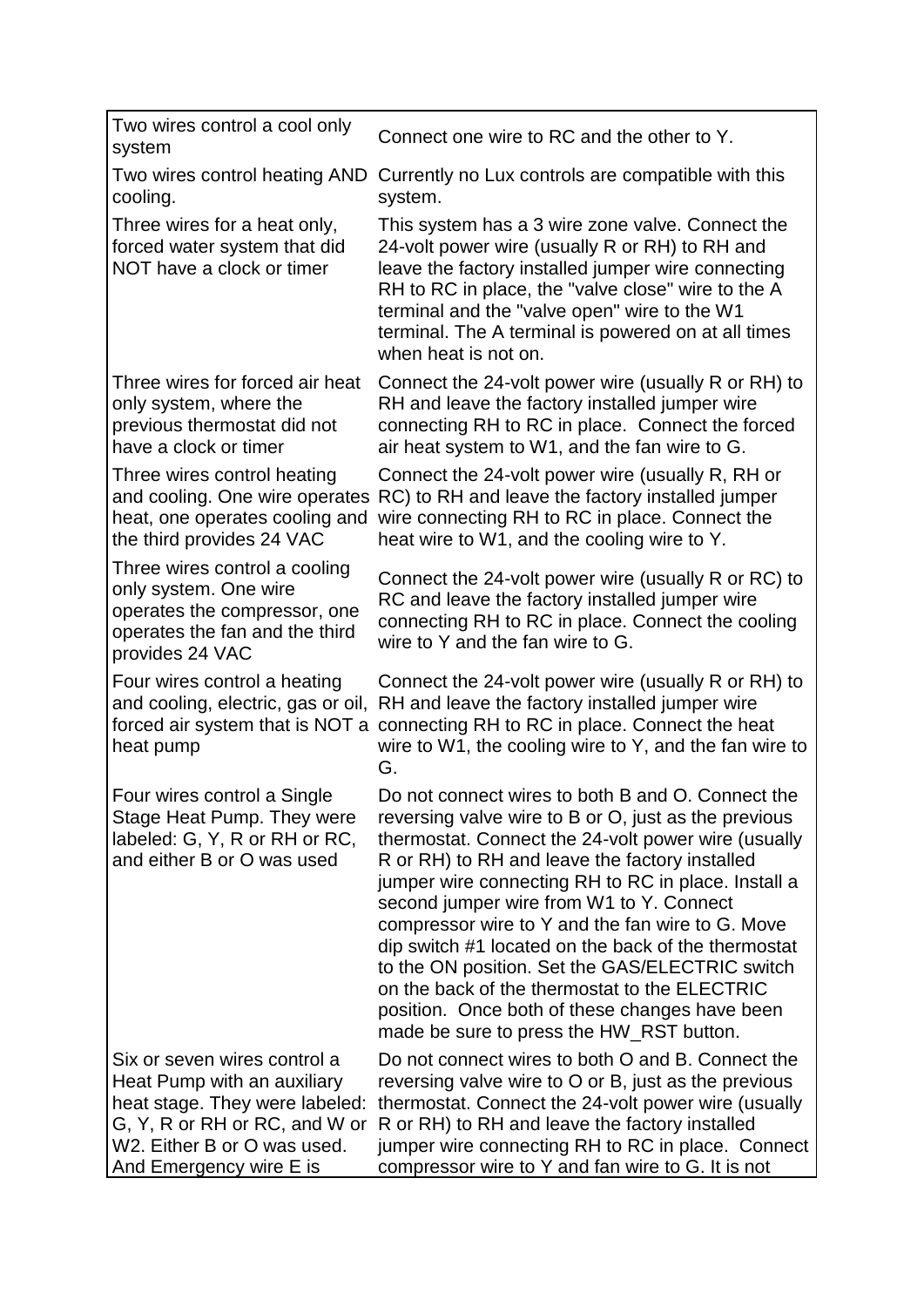| present                 | necessary to wire the X or X2 terminal. Connect W<br>or W2 to the W2 terminal and add a jumper wire<br>from W1 to Y. If you have a C (common wire)<br>connect it to the C terminal. Move dip switch #1<br>located on the back of the thermostat to the ON<br>position. Set the GAS/ELECTRIC switch on the<br>back of the thermostat to the ELECTRIC position.<br>Once both of these changes have been made be<br>sure to press the HW_RST button. |
|-------------------------|---------------------------------------------------------------------------------------------------------------------------------------------------------------------------------------------------------------------------------------------------------------------------------------------------------------------------------------------------------------------------------------------------------------------------------------------------|
| For further assistance: | Contact your HVAC service company or our<br>Technical Assistance Line if not resolved.                                                                                                                                                                                                                                                                                                                                                            |

## **Troubleshooting the Display**

- Problems that may be identified from the display of your programmable thermostat are listed here with suggested resolutions.
- For more detailed information please refer to the instructions that came with your thermostat.

| <b>Model</b>                             | <b>TX1500U</b>                                                                                                                                                                   |
|------------------------------------------|----------------------------------------------------------------------------------------------------------------------------------------------------------------------------------|
|                                          |                                                                                                                                                                                  |
| Problem                                  | <b>Resolution</b>                                                                                                                                                                |
| Display will not change                  | Peel protective plastic label from display.                                                                                                                                      |
| Display blurred and unreadable           | Peel protective plastic label from display.                                                                                                                                      |
|                                          | Press the small round HW_RESET button on the<br>rear of your unit                                                                                                                |
| Blank or fading display                  | Replace thermostat batteries with fresh AA size<br>Duracell® or Energizer® alkaline batteries. Be sure<br>that they are installed with their polarity $(+)$ and $-)$<br>correct. |
|                                          | Clean battery contacts with a pencil eraser and pry<br>out the spring contact slightly to insure a clean, firm<br>connection.                                                    |
|                                          | Press the small round HW_RESET button on the<br>rear of your unit                                                                                                                |
| Display is locked or will not<br>respond | Press the NEXT button 3 times then press the<br>HOLD button once. This button sequence locks and<br>unlocks the thermostat.                                                      |
| Displays reads "LO BATT"                 | Replace thermostat batteries with fresh AA size<br>Duracell® or Energizer® alkaline batteries. Be sure<br>that they are installed with their polarity $(+)$ and $-)$<br>correct. |
|                                          | Clean battery contacts with a pencil eraser and pry<br>out the spring contact slightly to insure a clean, firm                                                                   |